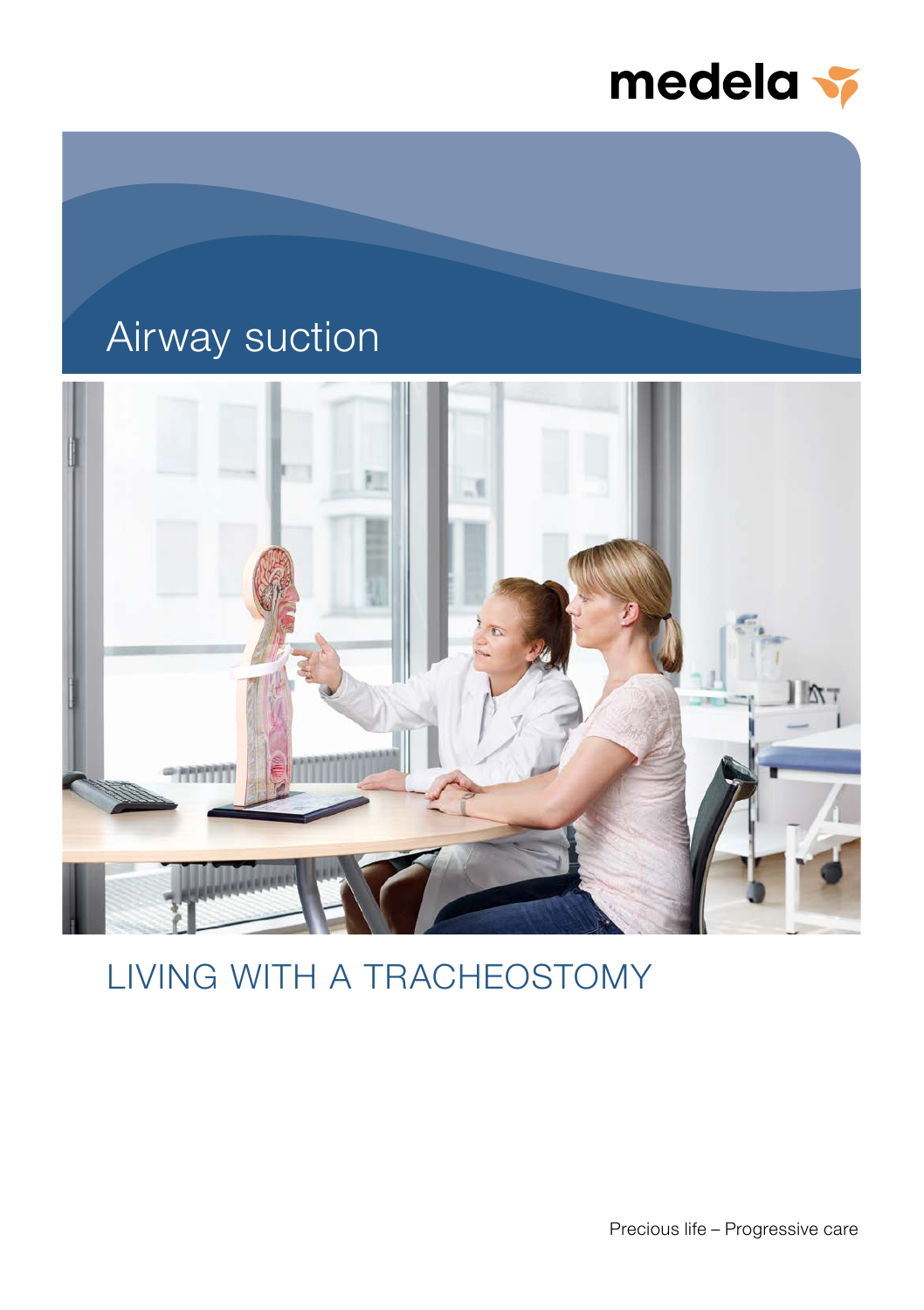## Table of Contents

| Living with a Tracheostomy - Introduction<br>Toni's Story<br>Amy's Story | 3  |
|--------------------------------------------------------------------------|----|
| The Peichel Family's Story                                               |    |
| Tracheostomy & Suctioning<br><b>Frequently Asked Questions</b>           | 12 |
| Procedure for Suctioning a Tracheostomy Tube – Clean Technique           | 17 |
| <b>Suctioning Equipment</b>                                              | 19 |
| <b>Support Groups &amp; Additional Information</b>                       | 21 |
| <b>References &amp; Useful Links</b>                                     | 22 |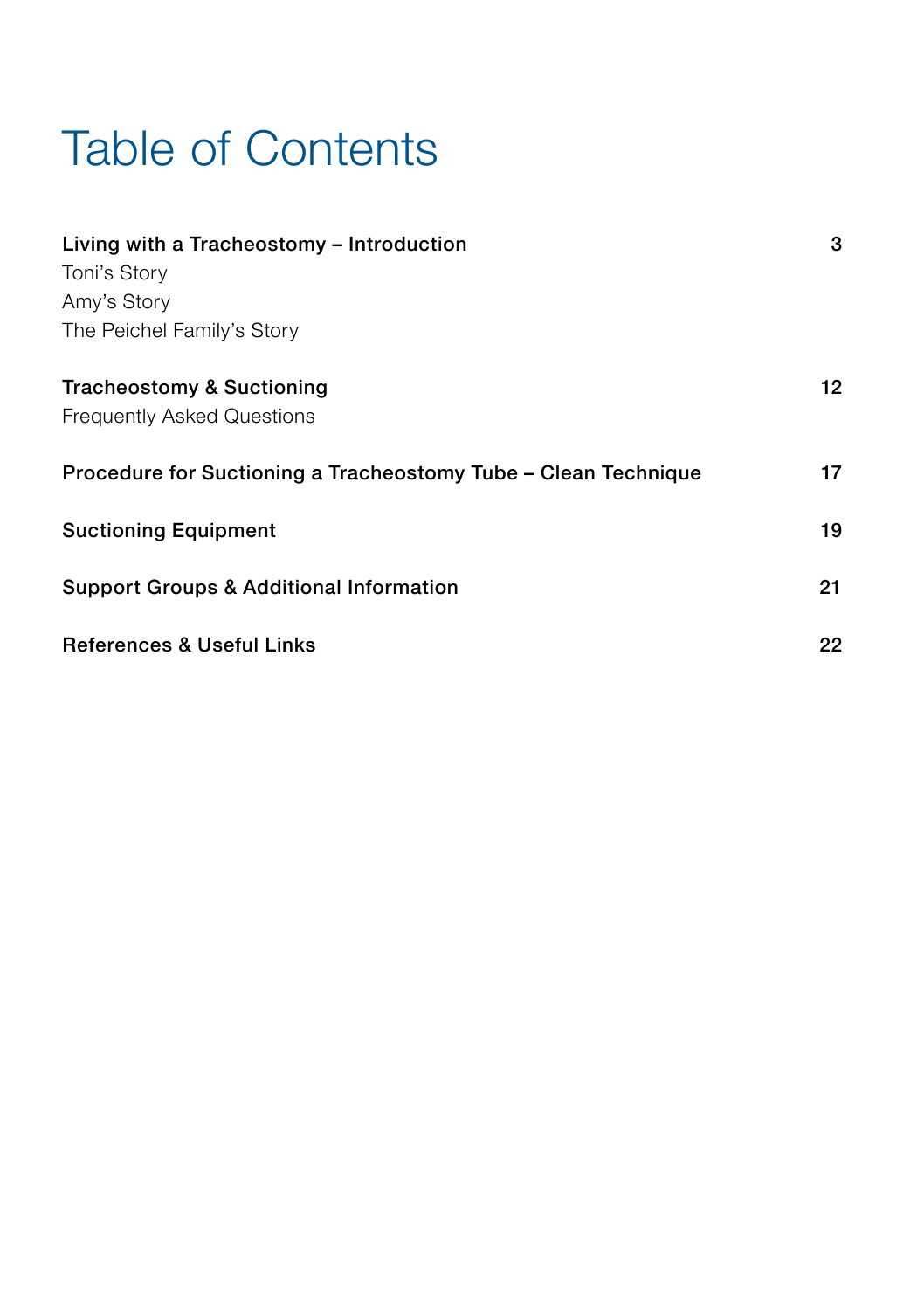## Introduction

If you or someone you love has a tracheostomy, you may feel a bit overwhelmed. You probably have lots of questions about what it means to live with a tracheostomy. Having a tracheostomy doesn't mean sitting on the sidelines. With the proper equipment and a little instruction, a person with a tracheostomy can live a full, happy, and active life.

This brochure features three stories about people who have learned how to live with a tracheostomy, whether their own or a loved one's. Each story is unique from the perspective of the reason for the tracheostomy and the strategies used to cope. But one thing all three share is the determination to not let a tracheostomy hinder their lives.

The second half of the brochure contains practical information and advice on suctioning. Proper suctioning is important in caring for a tracheostomy. This brochure is a helpful guide for anyone wanting to know more about the needs of a tracheostomy patient. The information presented should not be a substitute for the advice of a personal physician. The best source for instruction on how to take care of a tracheostomy is your health care team.

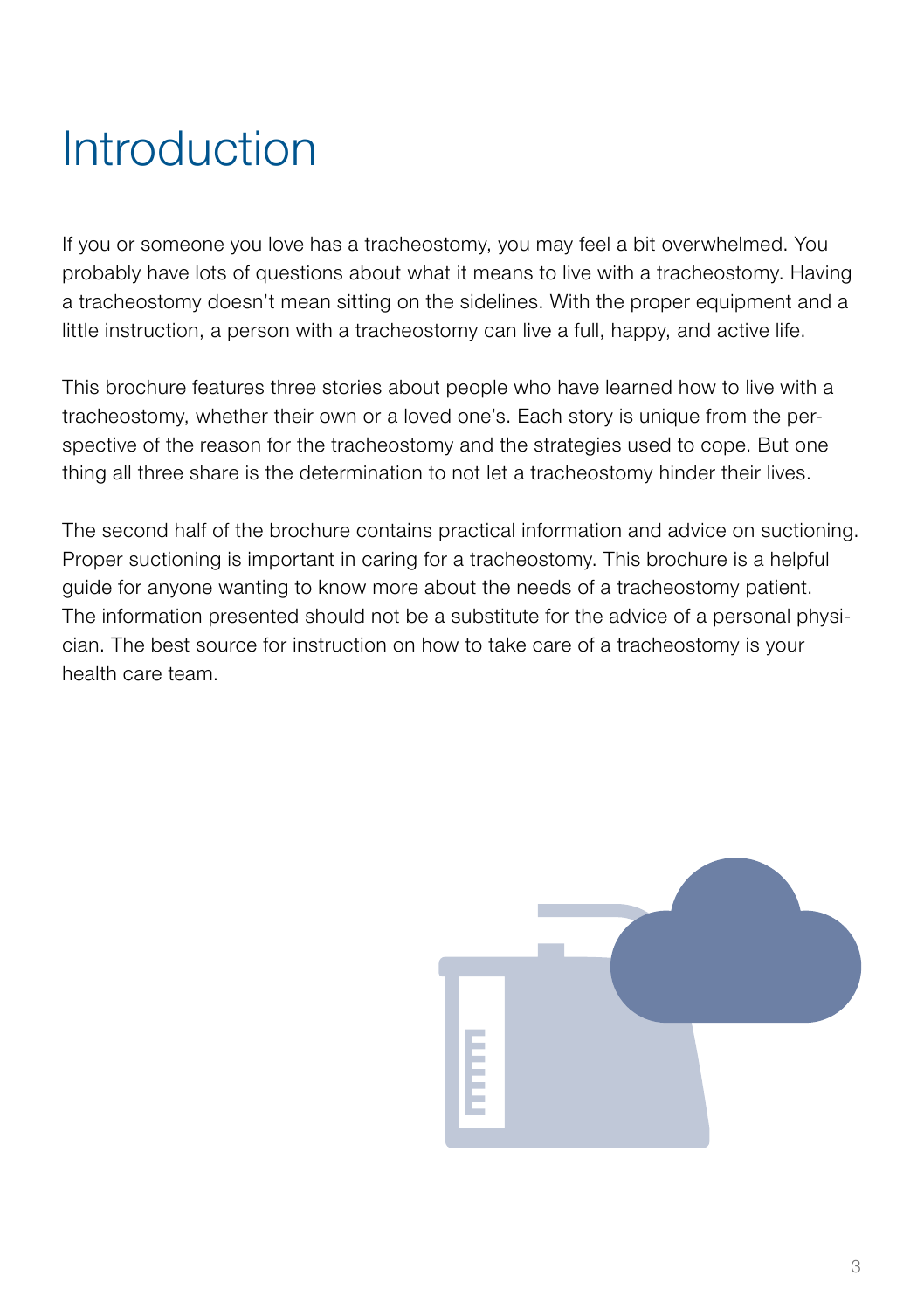## Toni's Story

The social butterfly - Toni never considered her tracheostomy as an obstacle and searched bravely for herself and others for the best solution to have a more mobile life.

Nothing was an obstacle for Toni. When faced with the challenges of becoming tracheostomy and ventilator dependent, it didn't upset her. Toni achieved the seemingly impossible; defying doctors' prognosis, she was a true inspiration. As the winner of many charitable awards for bravery and achievement, Toni taught others about courage, strength and bravery. She met with countless celebrities, members of royalty and parliamentary figures, as a spokesperson on equality and disability rights.

Like many people with disabilities, Toni hated to stand out from the crowd. Her tracheal suctioning equipment was awkward and noisy and made her feel embarrassed when suctioning in public places. To overcome this, Toni explored her options to search for a quieter, sleeker-looking suction pump. She found the Clario; a quiet, easy-to-use device

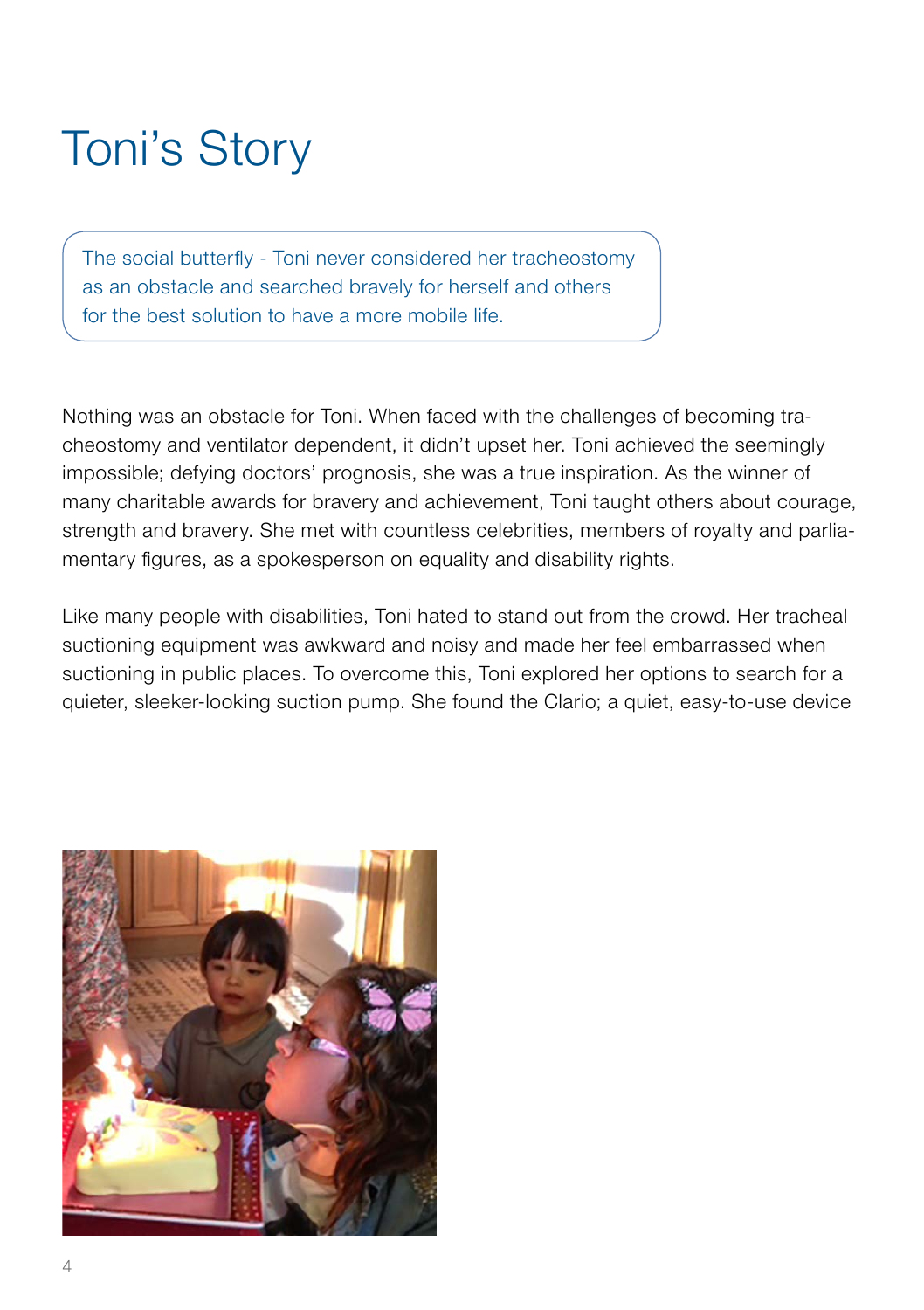that came in a small bag which seemed to tick every box. Toni always wanted to make things better for everyone, especially infants and babies, so she shared her excitement and recommended the device to others.

According to various studies, the number of children under the age of two with a tracheostomy is rising <sup>1</sup> , largely due to the fact that a greater number of critically ill infants requiring chronic ventilation survive. This group relies heavily on a home care pump capable of achieving low level vacuum suctioning. When nasotracheal suctioning guidelines for neonates, children and young people were revised, Toni's helpful insight and experiences led Medela, the Swiss manufacturer of Clario, to develop a brand new pump with lower vacuum pressures, specifically designed for paediatric use. For minors, gentle suctioning is recommended to avoid further potential complications during this common, yet risky procedure.

As a believer in escapism, Toni used guided imagery to help her through tough times. She imagined she was a butterfly, her favourite animal, free to travel across the world on fun trips, visiting exciting places in her mind. The Clario Toni was designed to be just like a butterfly; gentle, lightweight and mobile, giving children freedom. Most importantly, it is quiet which is ideal for children who, like Toni, were scared of loud equipment, especially during the night, plus the non-medical design of Clario Toni no longer makes suctioning in public so embarrassing.



1Pediatric Tracheostomy: A Changing Procedure? Ralph F. Wetmore, Ann Otol Rhinol Laryngol July 1999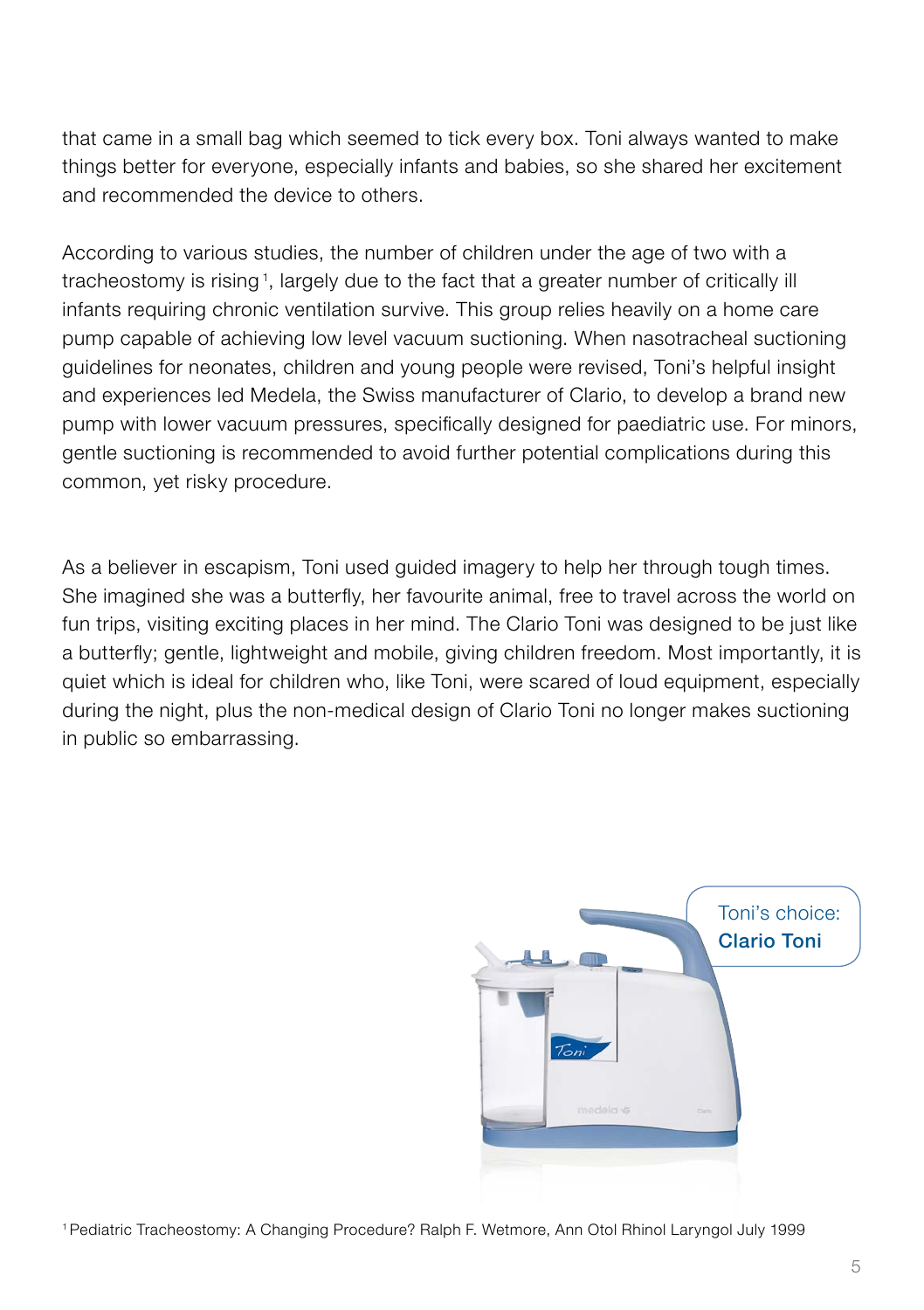## Amy's Story

Despite the challenges, Amy lives a full life. "Stay active and busy. This does wonders to improve your self-confidence and keep your mind off of your problems."

She played marimba in her high school band, was valedictorian of her class, and is a vegetarian. Amy Phillips also has a tracheostomy, but she clearly hasn't let that slow her down. "My airway problems will always be a part of my life, but I don't want them to limit me. I would much rather be involved in things and deal with my trach problem when I need to."

Amy first got a tracheostomy due to a complication from her premature birth. She was trached for the first three years of her life. During those years she couldn't speak and communicated via sign language. At 3½ years of age, her trach was removed, but her airway was still 80–85% obstructed. Because of this, Amy was unable to play sports or be involved in physical activities. Looking back Amy states, "Despite all this I was a very happy child."

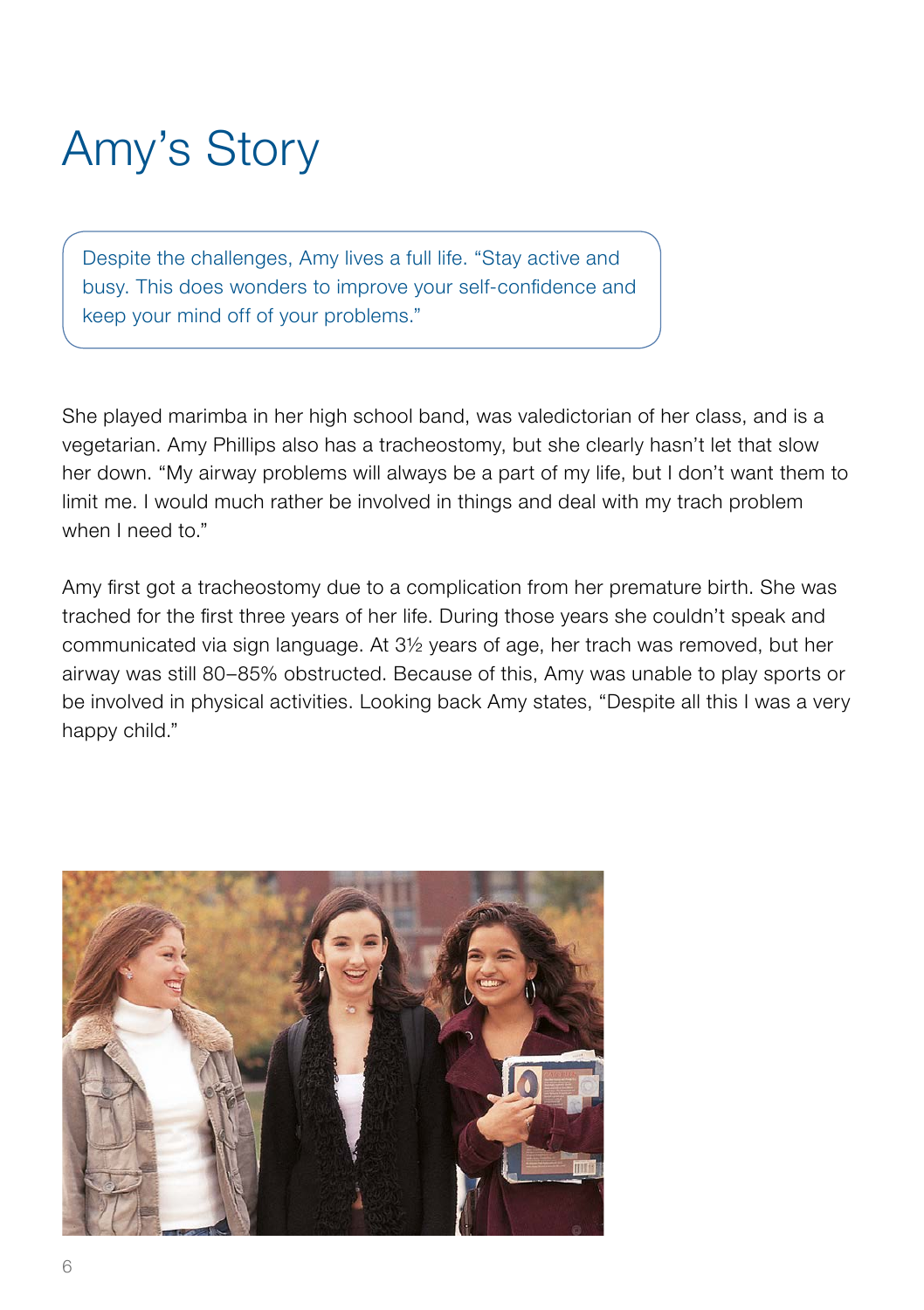At 17, Amy had 2 laryngotracheal reconstruction surgeries. As part of the process, Amy had to return to the trach she hadn't had since she was 3 years old. Amy admits that being a teenager is hard enough without adding a trach to the picture. "For the first year I wore a scarf or a turtleneck everyday to keep people from staring at my neck. After a while, I got tired of it and left my trach in plain sight. Learning to deal with people's reactions and your own self-consciousness is a necessary step toward developing a healthy attitude about your trach. Now, I am more worried about what my hair is doing than about how my trach looks."

Amy discovered that getting a trach had a positive side: she had virtually no trouble breathing. "This was something very new to me, and I took advantage of it by becoming more active. I ran the first mile of my life."

Amy admits that living with a tracheostomy has its challenges. She always carries an extra trach tube, trach tie, hand sanitizer and lubricant. She learned the importance of humidity the hard way. "Your doctors aren't lying when they tell you to use a humidifier. In the first few days after I got my trach, I thought I was being 'independent' by refusing to wear the humidity collar. As a result my airway and lungs got so dry that I coughed for days."

Despite the challenges, Amy lives a full life. Now 18, she has transitioned indefinitely to a t-tube, a type of tracheostomy that supports the airway so it can heal correctly. She is studying biology and anthropology at Washington University in St. Louis and dreams of becoming a physician. She feels her experiences with having a tracheostomy will give her a unique perspective. "Compassion is a great thing, but there is no substitute for experience. When someone with whom you are sharing an experience or feeling can tell you, 'I have been through that too,' it makes it so much easier to express yourself and feel understood. I want to have that openness and connection with my patients."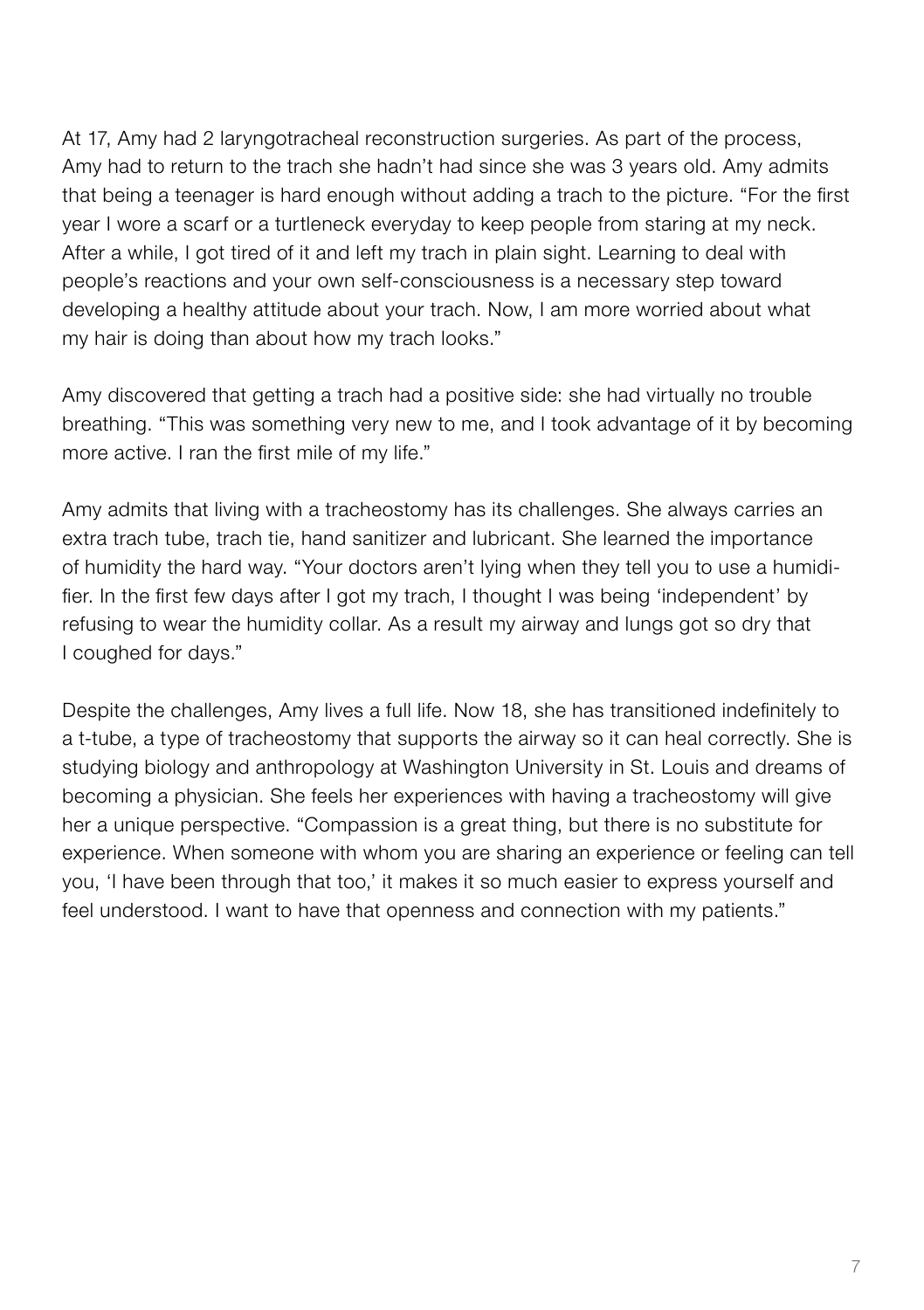Amy's busy lifestyle illustrates that having a trach doesn't mean you have to stay home. Even travel is possible if you are properly prepared. "People who have a trach because they have a nervous or muscular disorder might not have a strong cough and will probably need a portable suction machine. I find that during the day I am okay with just a few vials of saline, but when I travel I always take my suction machine."

Coping with one's feelings about having a trach can be as challenging as the physical hurdles. Amy has found that reaching out to others and staying involved in life were important coping tools. She suggests, "Join a support group. Talking to other people who are dealing with your problem really, really helps. Also, stay active and busy. This does wonders to improve your self-confidence and keep your mind off of your problems."

Her most important piece of advice? "Don't give up. I know it is very difficult, even impossible to understand, but it truly does get better."

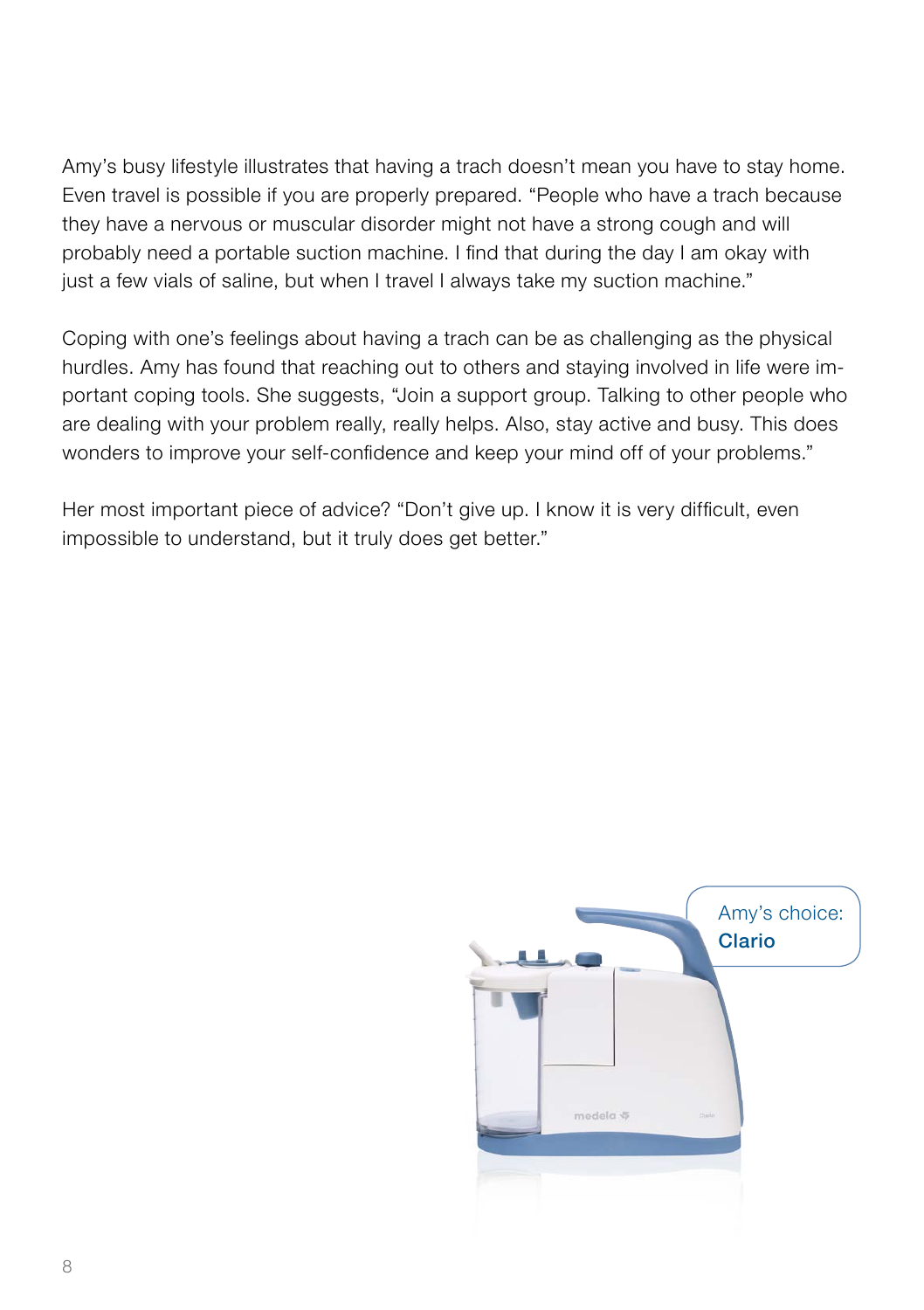## The Peichel Family's Story

The focus of their daily lives changed from Colin's tracheostomy to Colin, the boy they loved.

Having a child with a tracheostomy is a life-changing experience – just ask Cory and Bobbie Peichel. Their son Colin breathed through a tracheostomy tube for almost four years. The almost constant care a trached child needs can be overwhelming, but Cory and Bobbie want you to know that there is a light at the end of the tunnel.

Colin Peichel was born with Down syndrome and resulting heart defects. When he was four months old, doctors performing open heart surgery discovered that his tracheal tube was only 2 mm in diameter. The initial surgery to fix Colin's narrow trachea was unsuccessful, and Colin received a tracheostomy at five months old.

It was a difficult time for Cory and Bobbie. They were just coming to terms with the special needs that Colin had due to having Down syndrome and trying to balance those with the needs of their 2-year-old son Ryan.

Caring for a child with a tracheostomy is a full time job, and the physical demands can be very trying. Sleep deprivation is a common complaint. Cory and Bobbie opted not to have home nursing care and, in retrospect, regret this decision. Bobbie is very emphatic about this. "We should NOT have left the hospital before some private duty nursing was established and scheduled. Big mistake, looking back."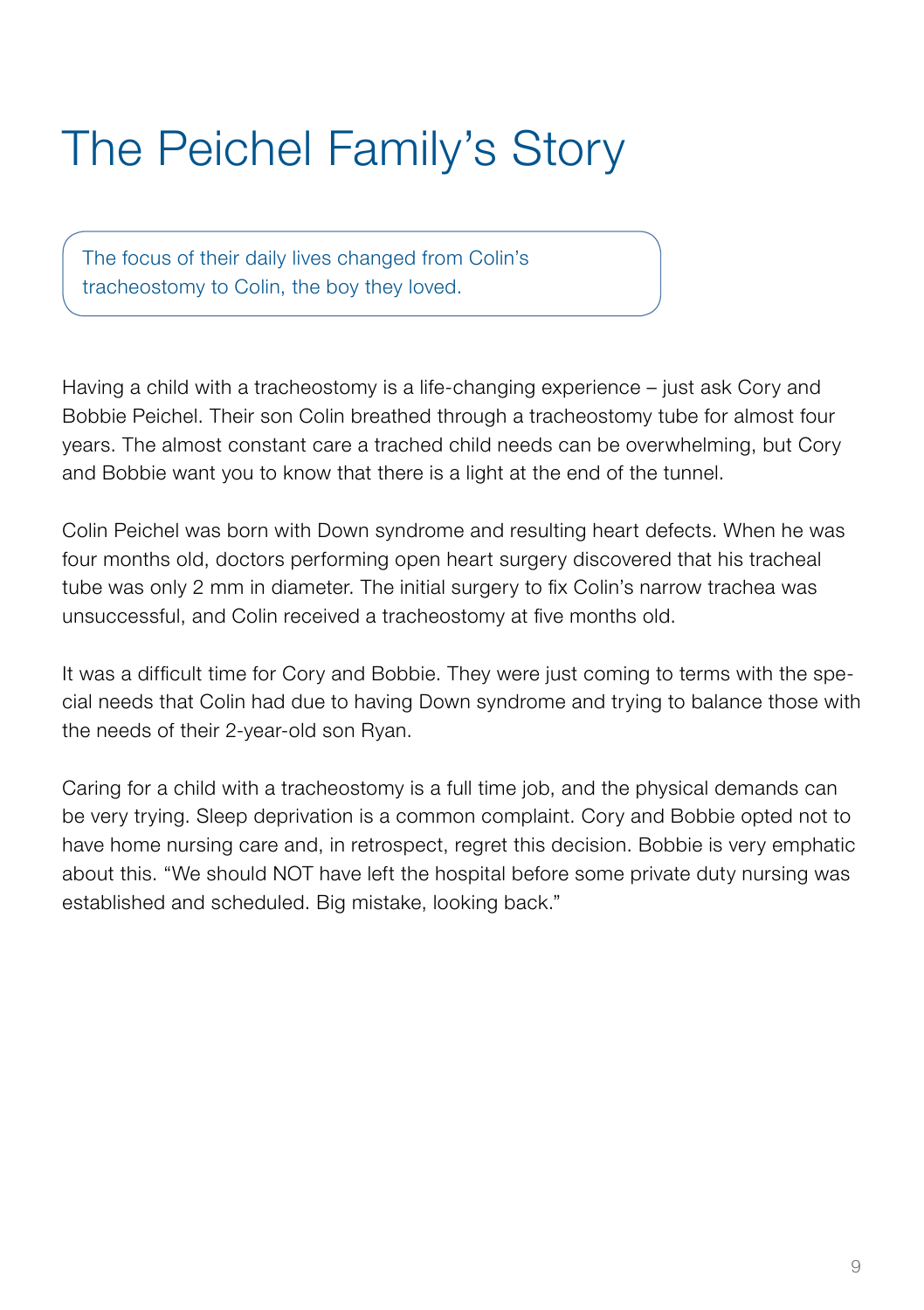At first Cory and Bobbie both slept in the same room with Colin. But because of Colin's need to be frequently suctioned, a full night's rest was impossible. They found the best arrangement was to take turns caring for Colin at night.

Spending so much time caring for the needs of a trached child can stress a marital relationship. "I think it takes effort to stay connected as a couple under 'normal' circumstances with small kids. With Colin it was even more of a challenge. I think being able to laugh helps… laughing together. It releases stress and can diffuse a tense moment," advises Bobbie.

Taking care of each other, as well as Colin, helped keep their marriage strong. "It got to the point where we often worried about each other not getting enough sleep or starting to feel sick. We'd occasionally offer to take the other's night with Colin, just because one was getting weary. The shared hardship did much more to bring us together than to drive a wedge between us," recalled Cory.

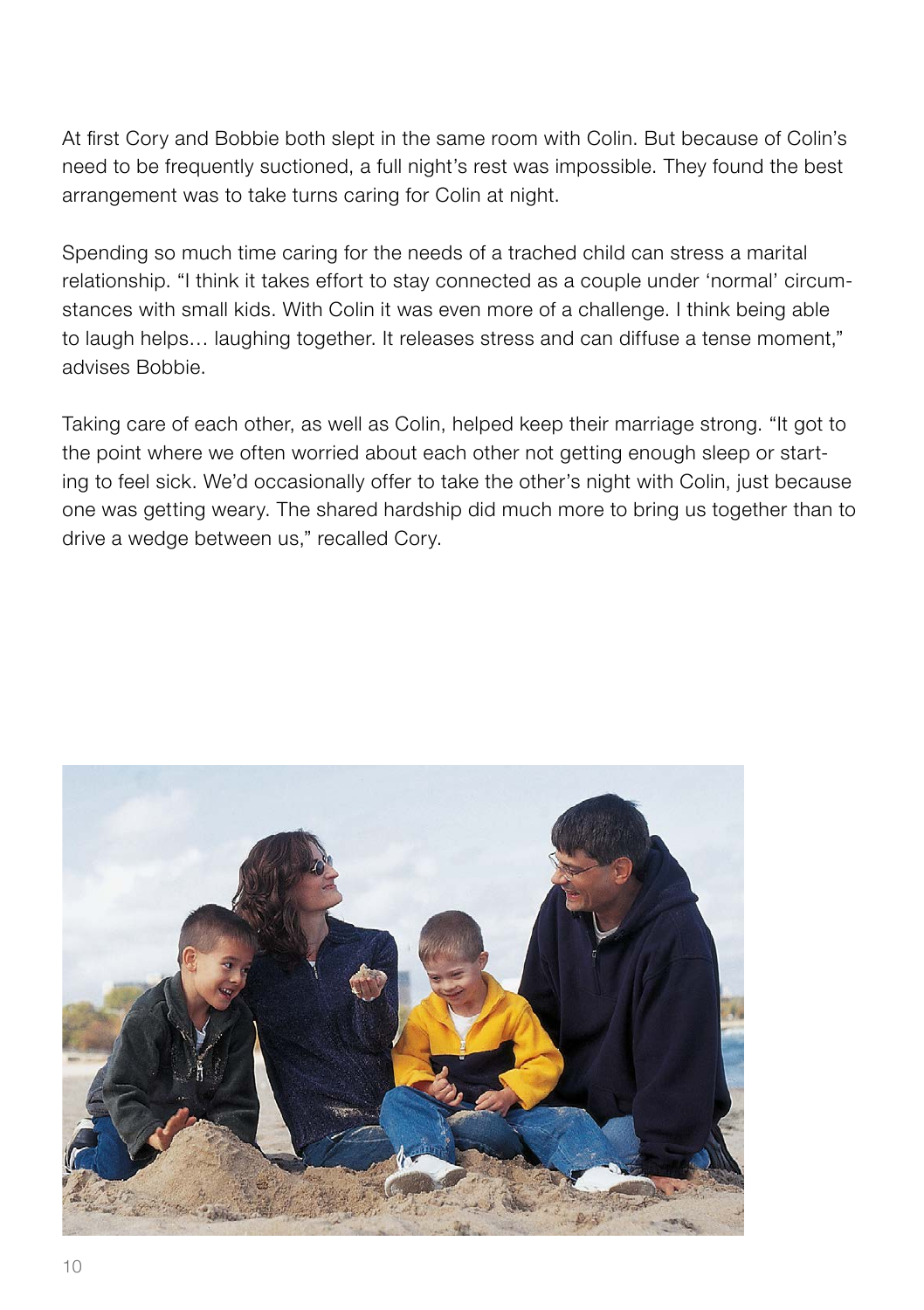Ryan, their firstborn son, was also a priority. It can be easy for the siblings of special needs children to get lost in the shuffle of daily care. "We had to be mindful that he needed our time and attention. When I had errands to run or work to do in the garage, Ryan was always with me. Most important was time spent together."

Feeling like a spectacle when you go out in public for the first time after your child has been trached is common. Strangers often ask questions. Suctioning your child in public can cause feelings of, as Cory describes, "living in a fish bowl," but it's unavoidable. "Our suction machine would go with us to school, the grocery store, to play in the front yard, on a walk, room to room, EVERYWHERE," explains Bobbie. "I would use a car battery charger for our suction machine. I plugged it into the cigarette lighter and say it is absolutely necessary to have this. If you are on a road trip or going to a doctor's appointment etc., it can be charging in the car until you reach home or your destination."

With time, Cory and Bobbie became more relaxed about taking care of Colin's tracheostomy. Whether it was suctioning Colin in the stands at Ryan's soccer game or "diving" into the back seat at a red light to do the same, Colin's care began to feel more routine. And with that the focus of their daily lives changed from Colin's tracheostomy to Colin, the boy they loved. Bobbie explains, "Over time I bonded with Colin. It was hard to get to know him as a new son, when in the beginning I was just trying to keep him alive. I learned to love so many, many things about him. I learned he has a sense of humor and is also stubborn as a mule. The tracheostomy did not define him as it had in the beginning and it was not my focus as it once had been."

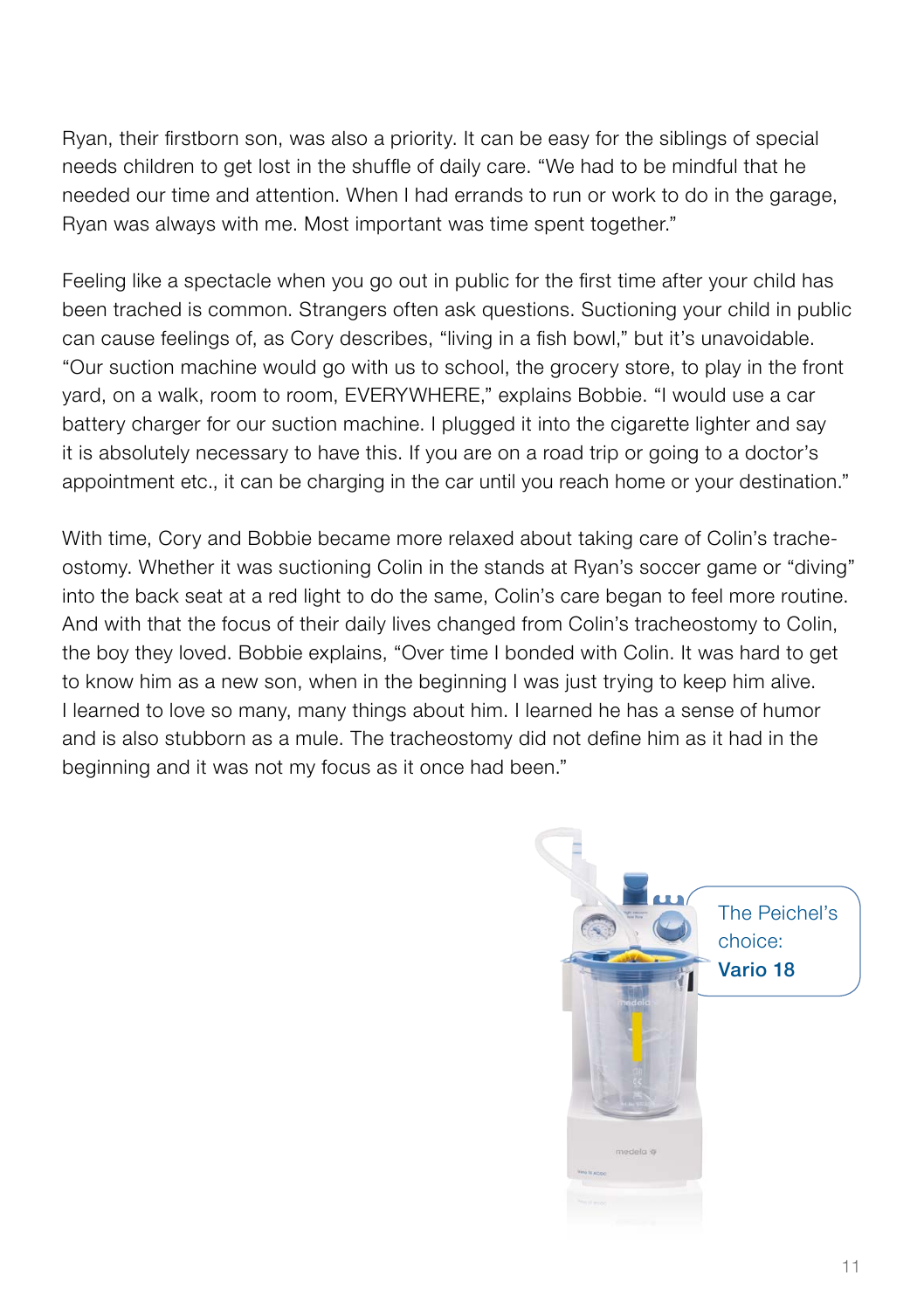## Tracheostomy & Suctioning

Frequently Asked Questions (FAQ's)

#### Why is suctioning of a tracheostomy tube needed?

Having a tracheostomy tube predisposes a person to an increased production of mucus and a decreased ability to rid themselves of that mucus. Suctioning promotes proper air flow by removing excess mucus that can block air from getting through the tracheostomy tube.

### How often is suctioning needed?

This depends on the individual and their physical condition. For example, children who have had their trach since they were very young may have difficulty learning to cough and may need to be suctioned more often. Another factor is how long the person has had a tracheostomy. Over time the body adapts to the presence of the tracheostomy tube and there is a decreased need to be suctioned.

On average a child needs to be suctioned every 4 to 6 hours. Adults may only need to suction twice a day, first thing in the morning and then before going to bed. Because there are so many variables, this should be determined with the help of your health care team

One mistake parents of a newly trached child may make is suctioning their child too often. Too much suctioning can actually irritate and dry out the sensitive tissue in the trachea, causing an increased production of mucus. This can set up a cycle of oversuctioning and increased mucus production. You should discuss any concerns with your health care provider.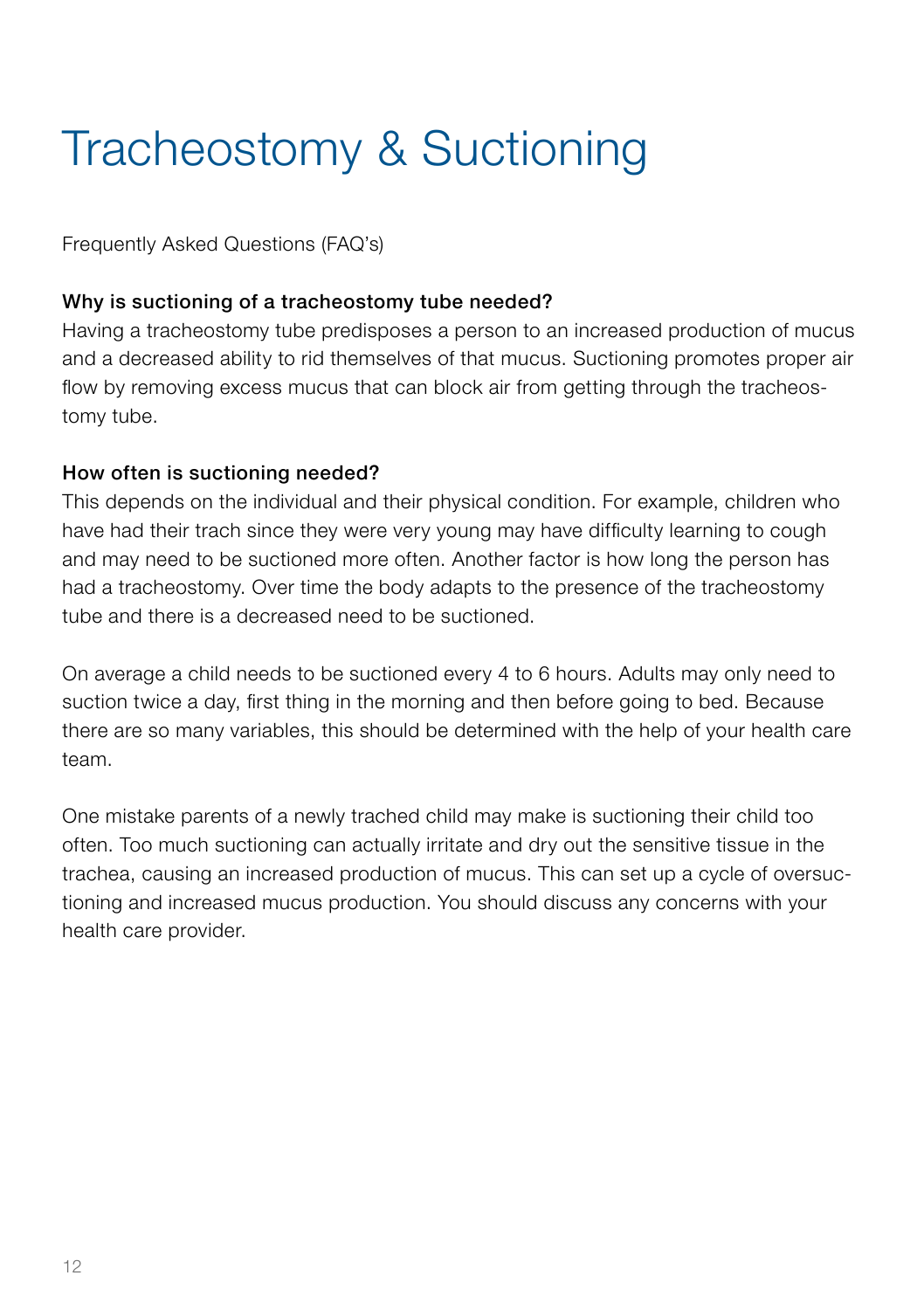### How do I know if someone I am caring for needs to be suctioned?

If the person with the tracheostomy is an adult or an older child, they can usually communicate a need for suctioning. With a young child or a person who has trouble communicating their needs, it can be a little trickier. There are a number of signs you can look for that may indicate that a person needs to be suctioned.

Among these are:

- Breathing becomes increasingly noisy (a rattling or the sound of mucus bubbling)
- Rate of breathing increases
- The person appears uncomfortable, fussy, agitated or restless
- Inadequate chest rise upon inhalation
- Nasal flaring
- Infant has difficulty sucking
- Mucus can be seen bubbling at the trach opening
- Nonproductive cough
- Blue colour around the lips, mouth or fingernails

### How do you determine what size suction catheter to use?

Catheter sizes normally range from 6 – 14 French. The general rule of thumb is the external diameter of the catheter should not be more than ½ the internal diameter of the trach tube. If the catheter is too large it fills up too much of the tracheostomy tube making it difficult for air to get through. Your health care provider will help you determine what size is appropriate.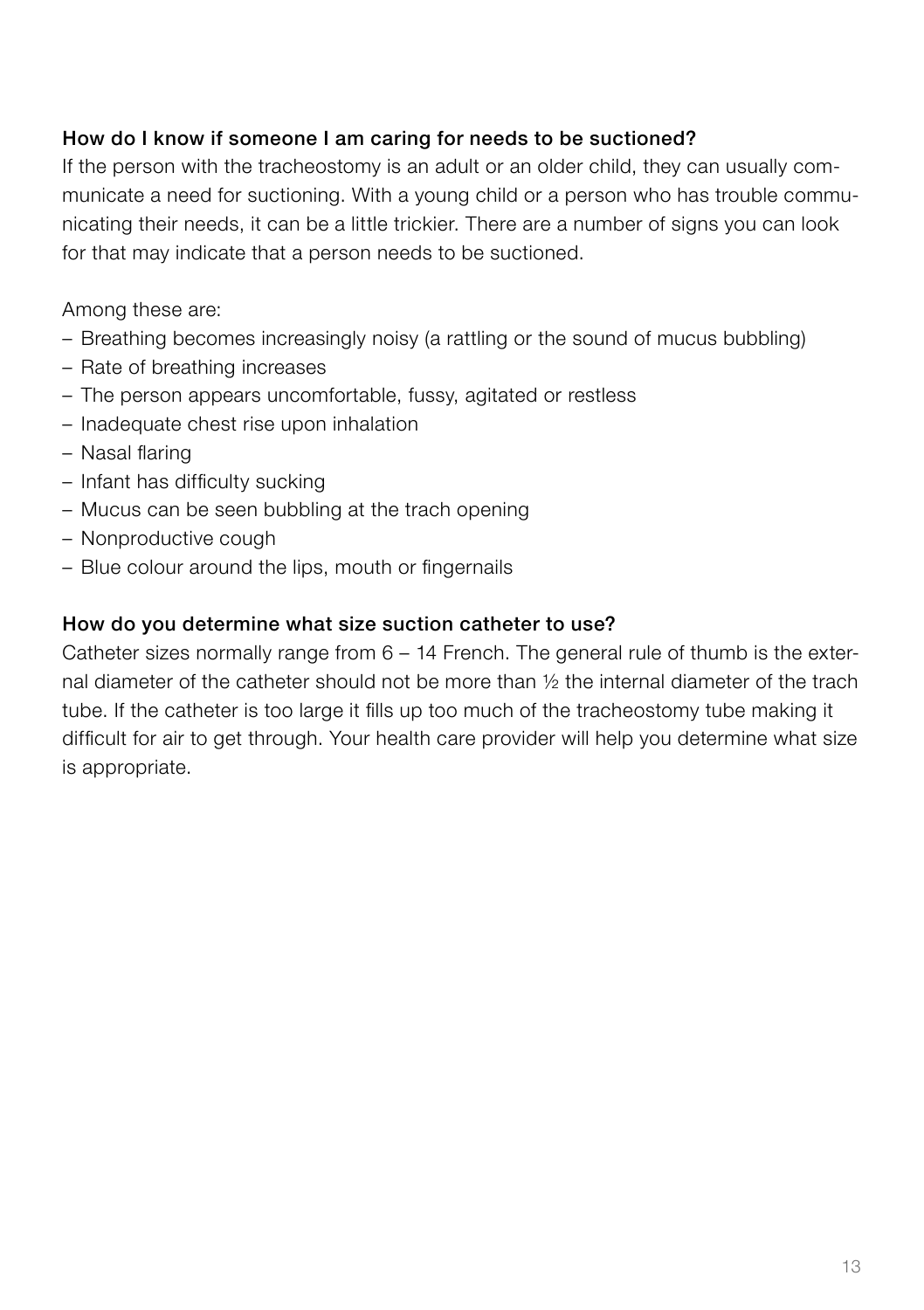### How deep should I suction?

Your health care provider will help you determine the proper depth to suction. If a good cough reflex is present, it may only be necessary to suction the secretions at the opening of the tracheostomy tube. If more aggressive suctioning is needed, "pre-measured suctioning" is usually recommended. First the length of the tracheostomy tube is measured. Suctioning is performed to that depth using a catheter with pre-marked gradations. This form of suctioning helps avoid suctioning too deeply, which can cause tissue damage, or not suctioning deeply enough, which may leave mucus at the tip of the tracheostomy tube.

### How long should I suction at one time?

Suctioning should be limited to 5–10 seconds at a time. Suctioning for too long can cause tissue damage and can leave the person oxygen starved.

## When suctioning was done in the hospital, everything was sterile. Is this necessary at home?

It is generally accepted that a sterile technique is not necessary at home and that a clean technique (clean catheter, freshly washed hands) will suffice. Even though not sterile, it is important that the catheter and everything that comes into contact with it be clean. Cleaning instructions can be obtained from the catheter manufacturer or your health care provider.

If the patient has an increased susceptibility to infection, your health care team may advise using a sterile technique. Always follow your health care provider's advice.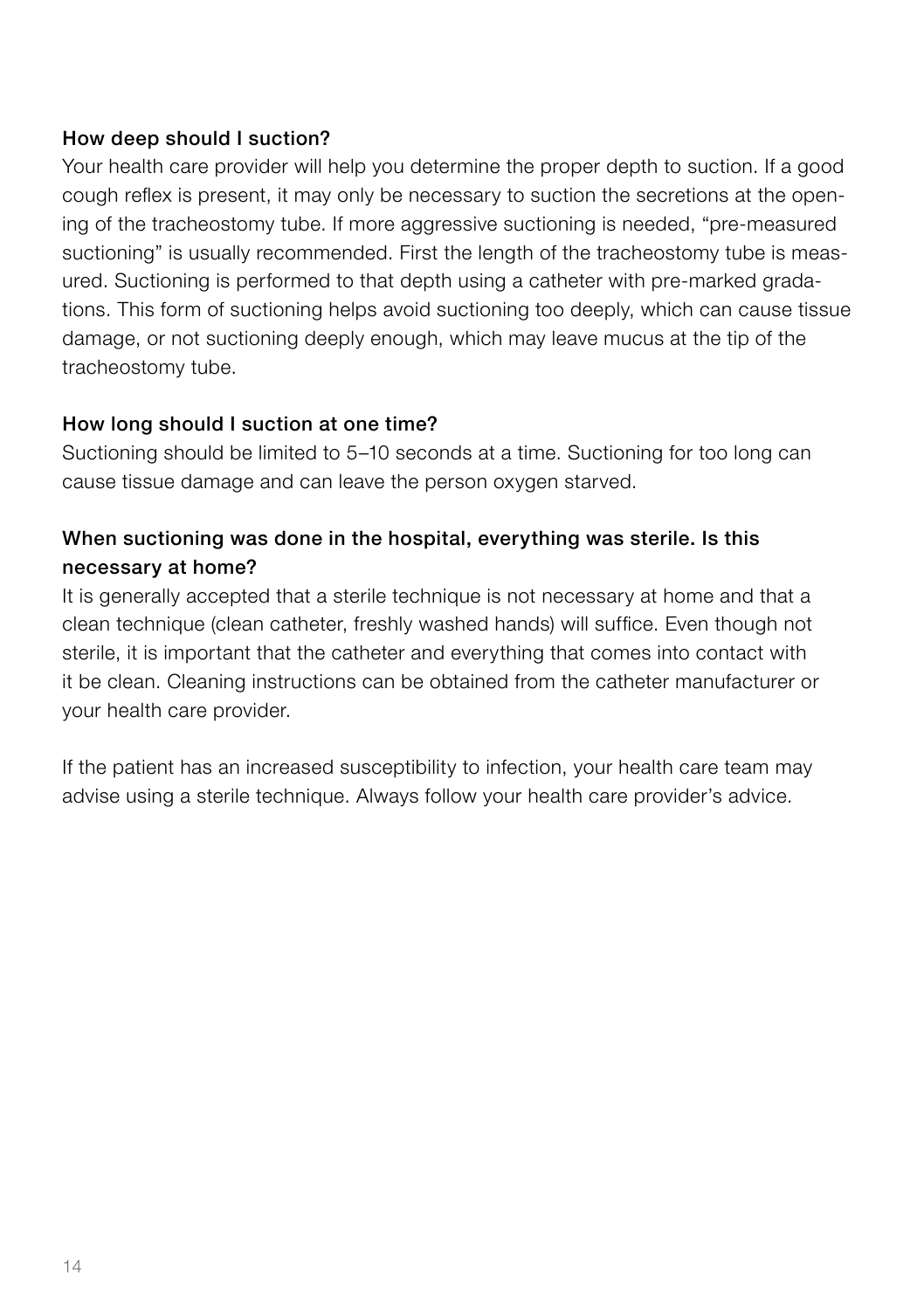## Why is it advised to only suction as you withdraw the catheter from the tracheostomy tube and not as you enter?

The purpose of suctioning is to remove mucus from the tracheostomy tube. Unavoidably, oxygen will also be removed during the suctioning process. By only applying suction as you withdraw the catheter, you are maximizing mucus removal and minimizing oxygen removal.

### Is there a way to make suctioning the mucus easier and more productive?

Moisture is the key. If the secretions are too dry and thick they will stick to the sides of the tracheostomy tube and be difficult to suction. The following suggestions may help: First increase the humidity in the air that is breathed in. This can be done in a number of ways.

- Employ a humidification system with a tracheal mask.
- Install a humidifier in your main living and sleeping areas.
- Wear a HME (Heat Moisture Exchanger), also referred to as a trach "nose". The HME fits directly onto the trach. As air is breathed through the HME, it is cleaned, warmed, and humidified.

A second way to increase moisture in the secretions is to stay properly hydrated. Drinking plenty of water can go a long way in avoiding suctioning problems. This is particularly important during illness, especially if fever, vomiting and/or diarrhea are present. Finally, many people find that instilling sterile normal saline into the trach tube prior to suctioning helps make the mucus easier to remove. However, this should only be done with the approval of your physician. Using an ampoule of normal saline or an eyedropper, place a few drops of sterile normal saline into the trach as you take in a deep breath. This should cause a cough reflex which will help loosen the mucus, making the suction procedure more productive. Sterile normal saline can be purchased at your local drugstore or through your home care dealer.

### Are there any other reasons to suction besides the removal of mucus?

Though removal of mucus is the main reason for suctioning, there are a few other situations where suctioning may be necessary. If a child with a tracheostomy is sick and vomiting, they might not have the control to avoid contaminating their tracheostomy tube. If this happens, suction immediately and contact your physician. Some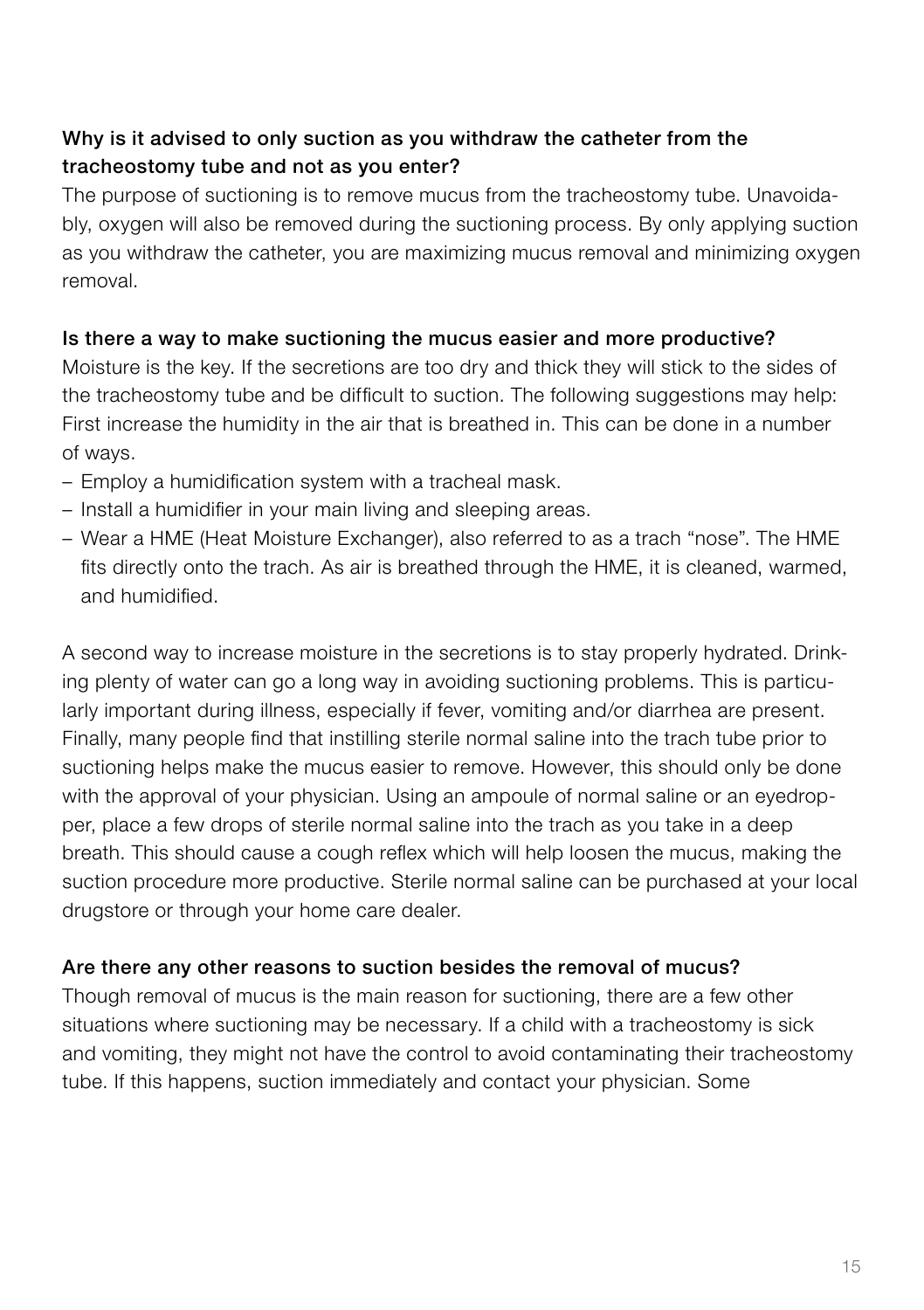precautions can be taken to help lessen the possibility of this occurring. If you are aware that your child is about to vomit, have them turn their head to either side and then down away from their trach tube.

Covering the trach with a HME (Heat Moisture Exchanger) or loosely with a bib or scarf can help keep vomit from getting into the trach tube. If your baby is susceptible to spitting up after eating, laying him/her on their side lessens the risk of the child choking.

Another time suctioning may be needed is if water gets accidentally splashed into the trach tube. To help avoid this make sure baths are taken in a shallow tub of water. Some people like to use a HME to lessen the likelihood of water going down the trach. There are also special "shower shields" on the market that are made especially for persons with tracheostomies. Be sure to discuss any incidents of water in a tracheostomy tube with your health care team.

### The mucus I suctioned is tinged with blood. Should I be worried?

It is not uncommon for suctioned mucus to be tinged with blood and it doesn't necessarily indicate a problem. But if the blood is copious and either bright red (new blood) or dark brownish-red (old blood) this can indicate a potential problem.

In addition, mucus should normally be clear with no odour. A yellow or green colour and a foul odour could indicate a possible infection.

#### Why choose Clario?

The Clario suction pump has earned a respectable place in the market for airway suctioning pumps. The vacuum settings are: 135 / 270 / 600 mmHg, ideal for airway suctioning of adults.

### Why choose Clario Toni?

Clario Toni was developed using the original Clario as a solid basis. In order to offer the customer a choice of lower vacuum levels, as required by pediatric airway suctioning guidelines, the SafetyChamber was adapted.

#### Why choose Vario 18?

The Vario suction pump has variable vacuum settings. Vacuum can be set from zero to the maximum of –563 mmHg. It is powered by the silent QuatroFlex drive unit that makes it ideal for use at home when silence is necessary.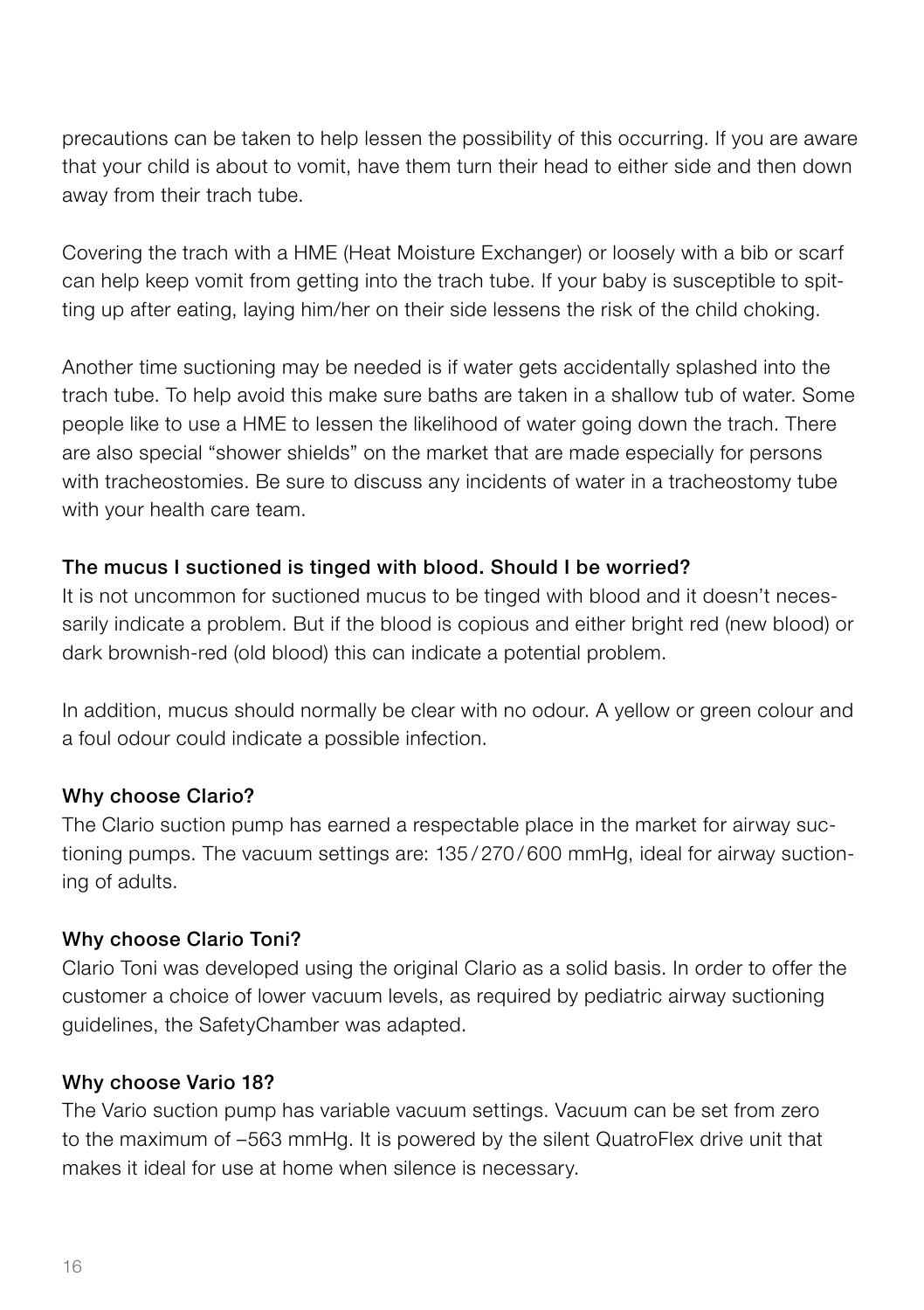# Procedure for Suctioning a Tracheostomy Tube – Clean Technique

### Supplies needed:

- Suction machine
- Connecting tubing
- Catheter of correct size for patient
- Sterile normal saline
- Bowl with small amount of sterile water
- Eye dropper
- Soap and water
- Resuscitation bag
- Gloves
- 1. Wash hands thoroughly with soap and water. Have resuscitation bag ready in case needed.
- 2. Put on gloves.
- 3. Connect tubing to suction machine.
- 4. Cover thumb control valve on tubing to allow for vacuum build-up. If there is no thumb control valve, cover tube ending with your thumb. If necessary adjust vacuum regulator to proper setting. Vacuum pressure should be kept in the recommended range.

A balance needs to be found between suctioning strong enough to remove mucus but not so strong as to cause tissue damage. Your health care provider will give instructions on the proper suction strength.

- 5. Connect catheter to tubing.
- 6. Place tip of catheter in bowl of sterile water to moisten, then test suction.
- 7. Only if your health care provider recommends: Instill sterile normal saline into trach if mucus is thick and/or dry. Using a prepackaged ampoule of saline or an eye drop-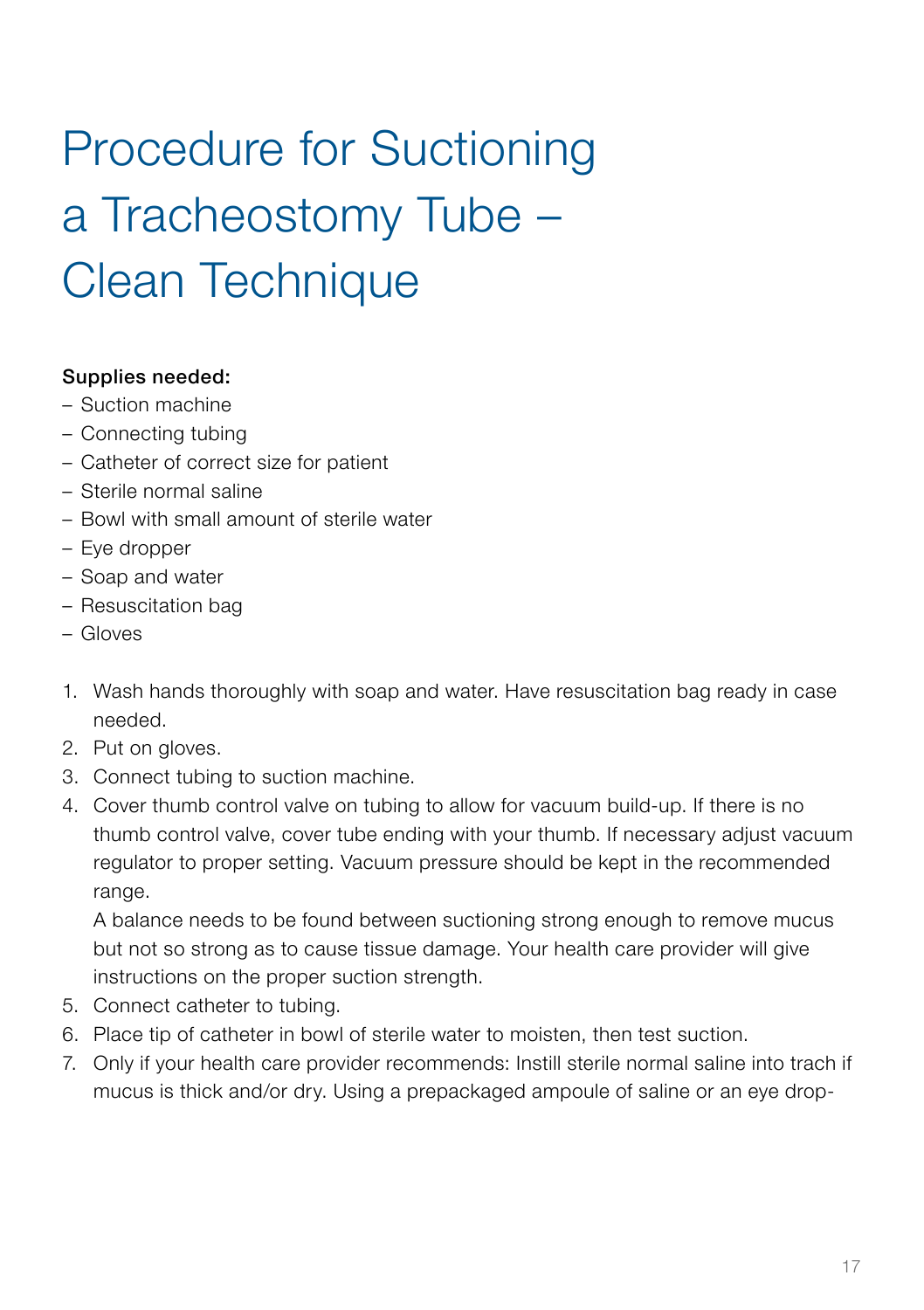per, place a few drops of saline directly into the tracheostomy tube while taking a long deep breath. The saline will help cause a cough reflex which will encourage the loosening of mucus and make suctioning more productive.

- 8. Using thumb and index finger, insert catheter into trach. Once the catheter is properly in place, cover the hole on the fingertip tubing (if available) to apply suction. Using intermittent suctioning, twirl the catheter between thumb and index finger as you exit the trach. This will allow removal of mucus from all sides of the trach tube. It is important to remember that suctioning should not be done more than 5–10 seconds at a time. Prolonged suctioning can cause tissue damage and hypoxia (lack of oxygen).
- 9. The catheter may be re-used if immediate suction is required, as long as secretions have not occluded the suction ports
- 10. Wrap the catheter around the gloved hand, remove the glove by inserting it over the used catheter and discard in yellow waste bag according to waste policy.
- 11. Rinse out catheter with sterile water until clear and repeat if necessary. Be sure to wait 1 to 2 minutes before repeating to allow for reoxygenation to occur.
- 12. Clean and put away supplies according to manufacturer's instructions. Wash hands with soap and water to complete the procedure.

Note: Suctioning a paediatric tracheostomy is different from suctioning an adult tube, so please adapt your practice accordingly.

Constant observation of the child during suctioning is essential, please observe for an improvement or deterioration in respiratory rate and quality, child`s colour and oxygen saturations (if monitored).

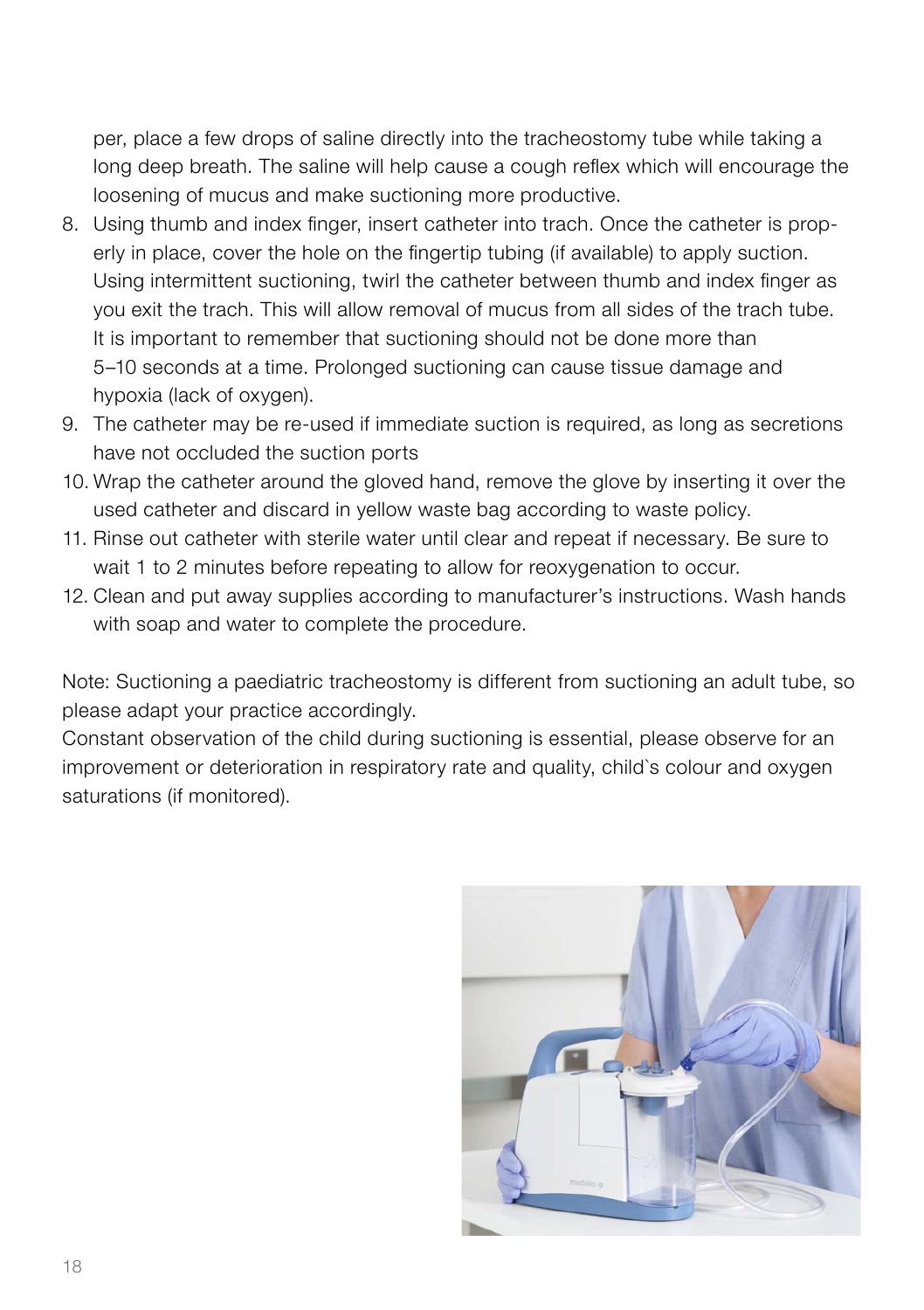## Suctioning Equipment

It is important to find a pump that is small, lightweight and easy to carry.

## What should I look for in a suction machine?

There are a number of considerations when deciding what suction machine would be best for you.

## Portable/Lightweight

Since many tracheostomy patients are active, the size and weight of a pump is of prime consideration. This is especially important if you need to suction often and will be carrying your pump with you wherever you go. The portability of your pump is also a factor if you do a lot of traveling.

## $Q$ uiet

The quietness of a pump is a very important consideration for many people. If suctioning at night, a loud and noisy pump can disturb others sleeping in the area. In addition, if suctioning in public is necessary, the quieter your pump the more discreet you can be in meeting your suctioning needs.

### Ease of Use

Look for a pump without a lot of complicated tubing connections. Note how easy the pump is to clean and maintain and if there are filters to change. Look for an overflow protection system so that fluids aren't inadvertently suctioned into the interior of your pump, possibly leading to contamination or pump failure.

### **Battery**

If suctioning will only be needed first thing in the morning and last thing at night, you may be satisfied with a suction machine that does not have a battery backup. If so, it is highly recommended that you have a manual backup pump in case of a power outage. If suctioning will be needed multiple times during the day for an active person, a portable pump with a battery would be a better choice.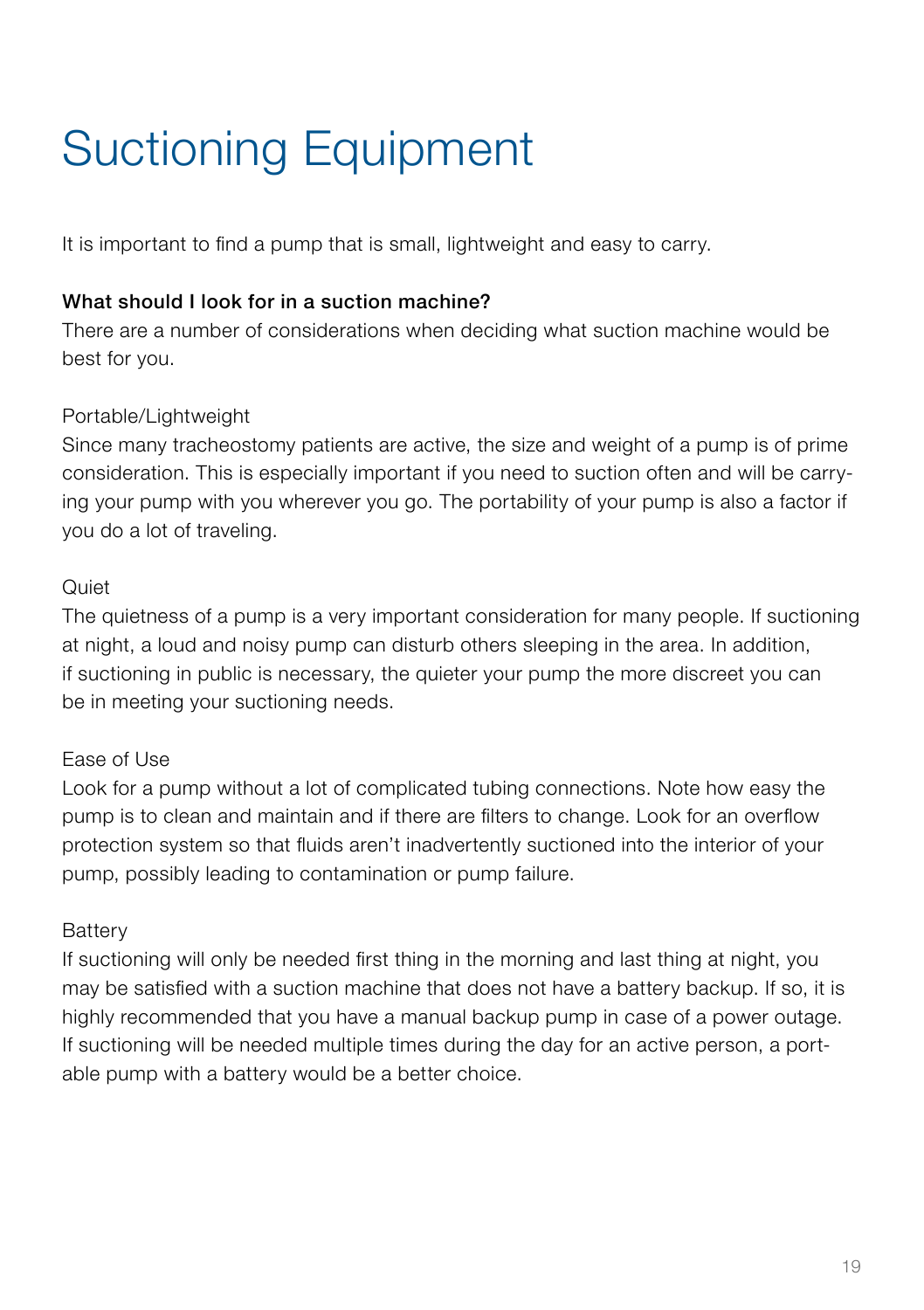## I have so much equipment for my child with special needs… how am I possibly going to be able to carry a suction pump, too?

It is important to find a pump that is small, lightweight and easy to carry. If you are transporting your pump on a regular basis, a carrying bag is a must. The bag should be durable and big enough to carry the pump and all the accessories needed to suction.

### Is it recommended to have a backup suctioning device on hand?

Yes, a backup suctioning plan is highly recommended. Although no manual pump can match the strength, efficiency and convenience of a suction machine, the possibility of malfunction, insufficient battery charge or power failure does exist. No matter how unlikely these events are, it's important to have a backup suction device available just in case.

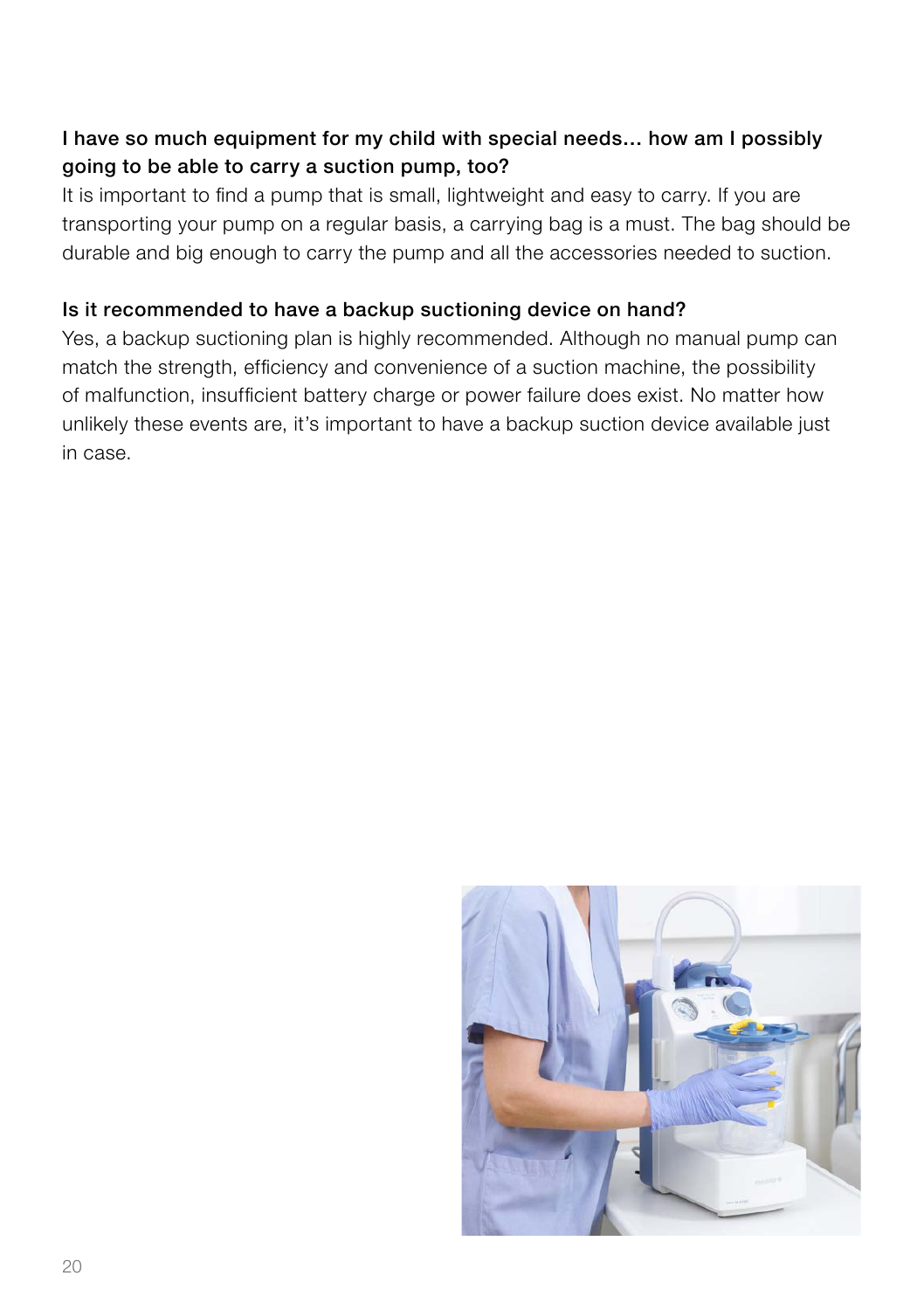# Support Groups & Additional Information

- 1. Useful hints and support for families living with a tracheostomy www.tracheostomysupport.org
- 2. Aid for Children with Tracheostomies www.actfortrachykids.com
- 3. Aaron's Tracheostomy Page www.tracheostomy.com
- 4. Tracheotomy.info www.tracheotomy.info
- 5. Trachs.com www.trachs.com

## 6. Yahoo Neckbreathers Group

https://groups.yahoo.com/neo/groups/NeckBreathers/info

The Medela Clario / Clario Toni/ Vario 18 Home Care Pumps For more information visit www.medela.com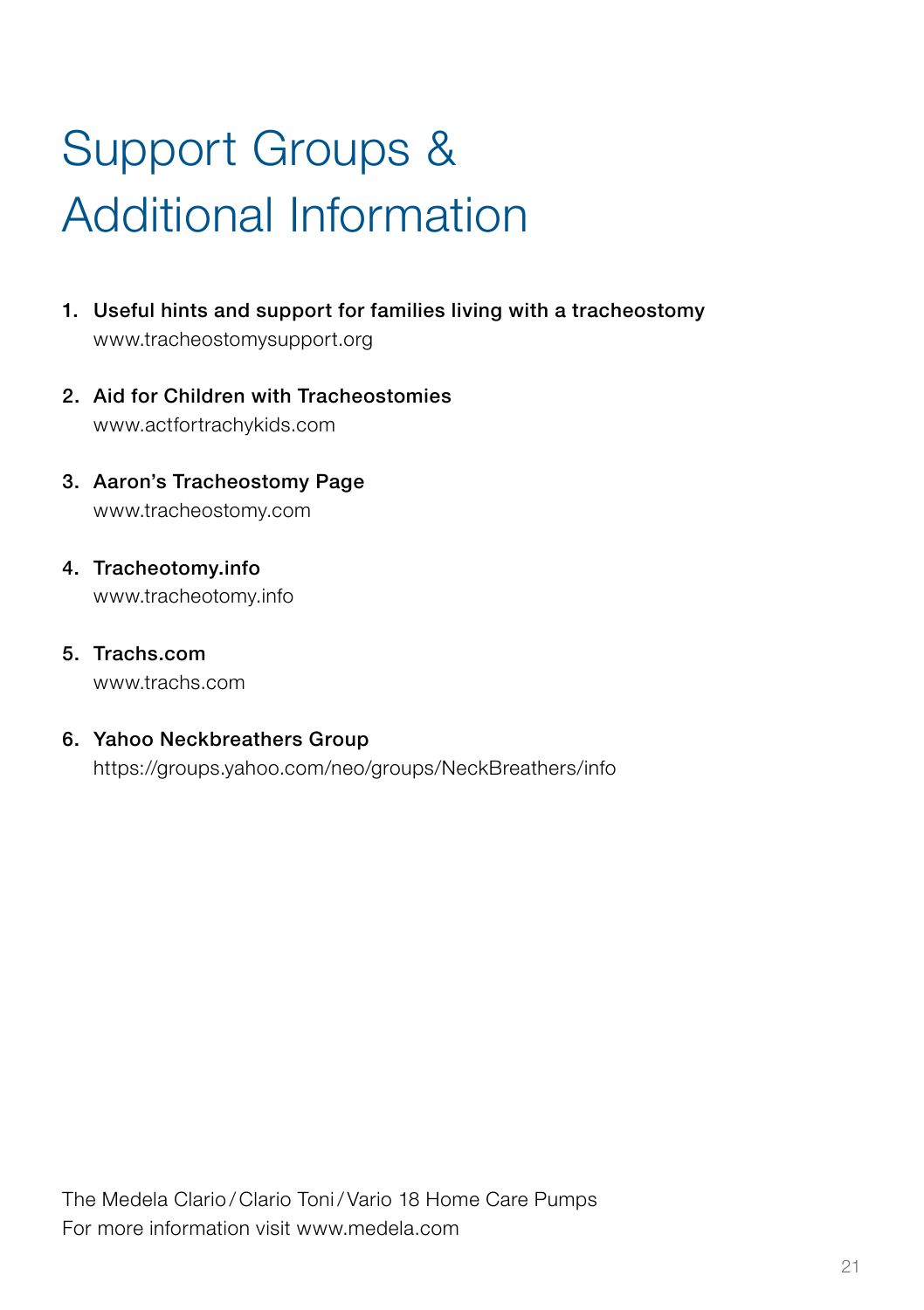## References & Useful Links

- 1. Pediatric Tracheostomy: A Changing Procedure? Ralph F. Wetmore, Ann Otol Rhinol Laryngol July 1999
- 2. AARC Clinical Practice Guideline Nasotracheal Suctioning – 2004 Revision & Update rc.rcjournal.com/content/49/9/1080.full.pdf
- 3. Tracheostomy: care and management review. Great Ormond Street Hospital for Children.

 www.gosh.nhs.uk/health-professionals/clinical-guidelines/tracheostomy-care-andmanagement-review

4. Swedish quidelines

www.vardhandboken.se/Texter/Sugning-av-luftvagar/Ovre-luftvagar

- 5. Home tracheostomy care. Patient education. University of Kentucky Health Information Library (2003, May). www.tracheostomy.com/resources
- 6. Suctioning a tracheostomy. www.tracheostomy.com/care
- 7. Care of the child with a chronic tracheostomy. American Journal of Respiratory and Critical Care Medicine, 161, 297–308. www.atsjournals.org
- 8. Living with a tracheostomy, UCL Institute of Child Health, www.ich.ucl.ac.uk
- 9. Home tracheostomy care for infants and young children. University of Colorado Health Sciences Center School of Nursing. Kansas: Learner Managed Designs Inc.
- 10. Tracheostomy: suctioning and humidification. Griggs, Angela. (1998, September 30). Nursing Standard, 13, 49–53.
- 11. Ten Tips for Safer Suctioning. Glass, Connie A. & Grap, Mary Jo (1995). American Journal of Nursing, 1995, May, 51–53
- 12. Safe Suctioning. Carrol, Patricia (1994). RN (1994, May), 32–37